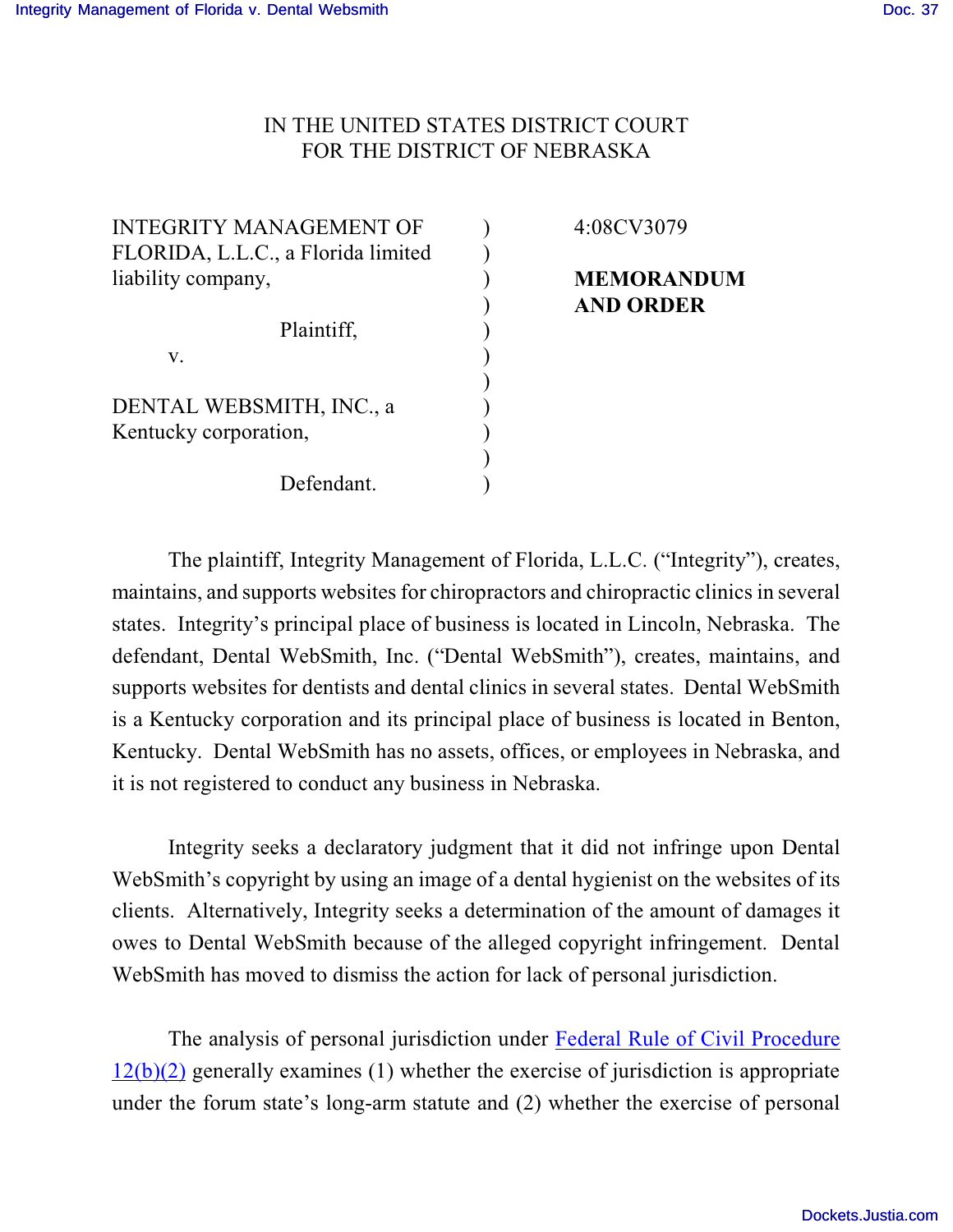jurisdiction comports with the requirements of due process. *See [Stanton v. St. Jude](http://www.westlaw.com/find/default.wl?rs=CLWP3.0&vr=2.0&cite=340+F.3d+693) Medical, Inc.*[, 340 F.3d 690, 693 \(8th Cir. 2003\)](http://www.westlaw.com/find/default.wl?rs=CLWP3.0&vr=2.0&cite=340+F.3d+693). However, because "Nebraska has construed its long-arm statute to confer jurisdiction to the fullest extent permitted by the United States Constitution[,]" *[id.](http://www.westlaw.com/find/default.wl?rs=CLWP3.0&vr=2.0&cite=340+F.3d+693)* (footnote omitted), only the due process issue needs to be examined here.

Due process requires that there be sufficient "minimum contacts" between the nonresident defendant and the forum state such that "maintenance of the suit does not offend traditional notions of fair play and substantial justice." *World-Wide [Volkswagen Corp. v. Woodson](http://www.westlaw.com/find/default.wl?rs=CLWP3.0&vr=2.0&cite=444+U.S.+286)*, [444 U.S. 286, 291-92, 100 S.Ct. 559, 62 L.Ed.2d 490 \(1980\)](http://www.westlaw.com/find/default.wl?rs=CLWP3.0&vr=2.0&cite=444+U.S.+286). Sufficient minimum contacts exist when the "defendant's conduct and connection with the forum state are such that he [or she] should reasonably anticipate being haled into court there." *Id.* [at 297](http://www.westlaw.com/find/default.wl?rs=CLWP3.0&vr=2.0&cite=444+U.S.+297), [100 S.Ct. 559](http://www.westlaw.com/find/default.wl?rs=CLWP3.0&vr=2.0&cite=100+S.Ct.+559). In assessing the defendant's reasonable anticipation, "it is essential in each case that there be some act by which the defendant purposefully avails itself of the privilege of conducting activities within the forum State, thus invoking the benefits and protections of its laws." *[Hanson v.](http://www.westlaw.com/find/default.wl?rs=CLWP3.0&vr=2.0&cite=357+U.S.+253) Denckla*, [357 U.S. 235, 253, 78 S.Ct. 1228, 2 L.Ed.2d 1283 \(1958\)](http://www.westlaw.com/find/default.wl?rs=CLWP3.0&vr=2.0&cite=357+U.S.+253). The "'purposeful availment' requirement ensures that a defendant will not be haled into a jurisdiction solely as a result of 'random,' 'fortuitous,' or 'attenuated' contacts or of the 'unilateral activity of another party or a third person.'" *[Burger King Corp. v. Rudzewicz](http://www.westlaw.com/find/default.wl?rs=CLWP3.0&vr=2.0&cite=471+U.S.+475)*, 471 U.S. 462, 475, 105 [S.Ct. 2174, 85 L.Ed.2d 528 \(1985\)](http://www.westlaw.com/find/default.wl?rs=CLWP3.0&vr=2.0&cite=471+U.S.+475) (citations omitted). "Jurisdiction is proper, however, where the contacts proximately result from actions by the defendant himself that create a 'substantial connection' with the forum State." *[Id.](http://www.westlaw.com/find/default.wl?rs=CLWP3.0&vr=2.0&cite=471+U.S.+475)* (emphasis in original).

We apply a five factor test in analyzing the constitutional requirements needed for personal jurisdiction. *Austad Co. [v. Pennie &](http://www.westlaw.com/find/default.wl?rs=CLWP3.0&vr=2.0&cite=823+F.2d+226) Edmonds*, 823 F.2d 223, [226 \(8th Cir.1987\)](http://www.westlaw.com/find/default.wl?rs=CLWP3.0&vr=2.0&cite=823+F.2d+226) (citations omitted). These factors are: "(1) the nature and quality of the contacts with the forum state; (2) the quantity of contacts with the forum; (3) the relation of the cause of action to these contacts; (4) the interest of the forum state in providing a forum for its residents; and (5) the convenience of the parties." *[Id.](http://www.westlaw.com/find/default.wl?rs=CLWP3.0&vr=2.0&cite=823+F.2d+226)* "The first three factors are of primary importance, and the last two are 'secondary factors.'" *[Id.](http://www.westlaw.com/find/default.wl?rs=CLWP3.0&vr=2.0&cite=823+F.2d+226)*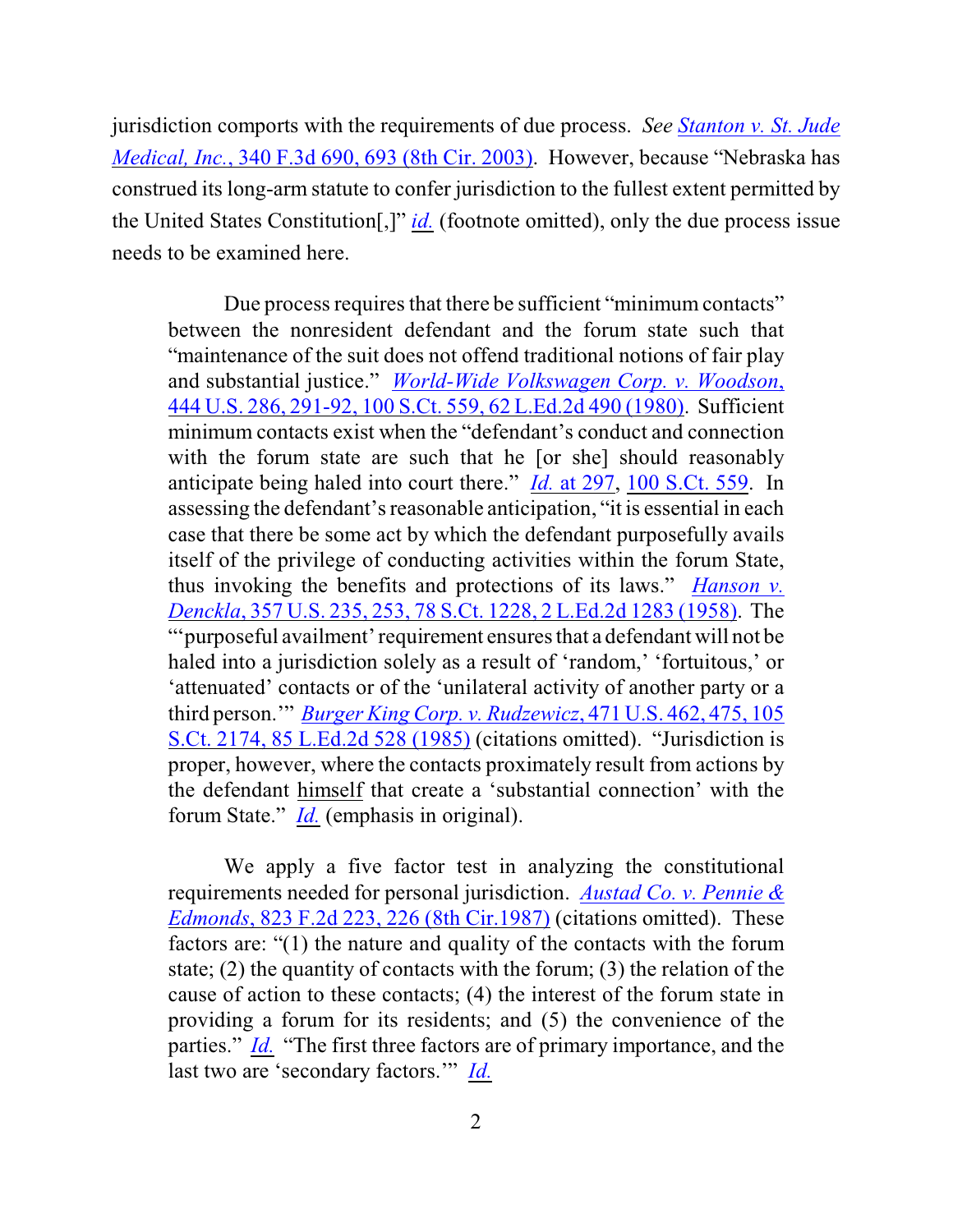*Id.* [at 693-94](http://www.westlaw.com/find/default.wl?rs=CLWP3.0&vr=2.0&cite=340+F.3d+693). "The central question is whether a defendant has purposefully availed itself of the privilege of conducting activities in the forum state and should, therefore, reasonably anticipate being haled into court there." *[Pecoraro v. Sky Ranch for Boys,](http://www.westlaw.com/find/default.wl?rs=CLWP3.0&vr=2.0&cite=340+F.3d+561) Inc.*[, 340 F.3d 558, 561 \(8th Cir. 2003\)](http://www.westlaw.com/find/default.wl?rs=CLWP3.0&vr=2.0&cite=340+F.3d+561) (citing *[Burger King](http://www.westlaw.com/find/default.wl?fn=_top&rs=WLW8.09&rp=%2ffind%2fdefault.wl&vr=2.0&cite=471+us+475)*, 471 U.S. at 475; *[World-Wide](http://www.westlaw.com/find/default.wl?fn=_top&rs=WLW8.09&rp=%2ffind%2fdefault.wl&vr=2.0&cite=471+us+475)*, 444 U.S. at 297). "Minimum contacts must exist either at the time the cause of action arose, the time the suit is filed, or within a reasonable period of time immediately prior to the filing of the lawsuit." *[Id.](http://www.westlaw.com/find/default.wl?rs=CLWP3.0&vr=2.0&cite=340+F.3d+561)* (citing *[Clune v. Alimak AB](http://www.westlaw.com/find/default.wl?rs=CLWP3.0&vr=2.0&cite=233+F.3d+544)*, 233 [F.3d 538, 544 n. 8 \(8th Cir. 2000\)](http://www.westlaw.com/find/default.wl?rs=CLWP3.0&vr=2.0&cite=233+F.3d+544)).

"The [Supreme] Court has also identified two types of personal jurisdiction: general and specific." *[Epps v. Stewart Information Services Corp.](http://www.westlaw.com/find/default.wl?rs=CLWP3.0&vr=2.0&cite=327+F.3d+648)*, 327 F.3d 642, 648 [\(8th Cir. 2003\)](http://www.westlaw.com/find/default.wl?rs=CLWP3.0&vr=2.0&cite=327+F.3d+648). "When a cause of action arises out of or is related to a defendant's contacts with the forum state, the exercise of personal jurisdiction is one of specific jurisdiction." *[Id.](http://www.westlaw.com/find/default.wl?rs=CLWP3.0&vr=2.0&cite=327+F.3d+648)* (citing *[Helicopteros Nacionales](http://www.westlaw.com/find/default.wl?rs=CLWP3.0&vr=2.0&cite=466+U.S.+414) de Colombia, S.A. v. Hall*, 466 U.S. [408, 414 n. 8 \(1984\)](http://www.westlaw.com/find/default.wl?rs=CLWP3.0&vr=2.0&cite=466+U.S.+414); *[Burlington Industries, Inc.](http://www.westlaw.com/find/default.wl?rs=CLWP3.0&vr=2.0&cite=97+F.3d+1103) v. Maples Industries, Inc.*, 97 F.3d [1100, 1103 \(8th Cir.1996\)](http://www.westlaw.com/find/default.wl?rs=CLWP3.0&vr=2.0&cite=97+F.3d+1103)). "However, ifthe exercise ofjurisdiction does not depend on the relationship between the cause of action and the defendant's contacts with the forum state, the exercise of personal jurisdiction is one of general jurisdiction." *[Id.](http://www.westlaw.com/find/default.wl?rs=CLWP3.0&vr=2.0&cite=97+F.3d+1103)* (citing *[Helicopteros Nacionales](http://www.westlaw.com/find/default.wl?rs=CLWP3.0&vr=2.0&cite=466+U.S.+415)*, 466 U.S. at 415 n. 9). "When general jurisdiction is in question, a defendant may be subject to the forum state's exercise of personal jurisdiction if contacts with the state are continuous and systematic." *[Id.](http://www.westlaw.com/find/default.wl?rs=CLWP3.0&vr=2.0&cite=97+F.3d+1103)* (citing *[Helicopteros Nacionales](http://www.westlaw.com/find/default.wl?rs=CLWP3.0&vr=2.0&cite=466+U.S.+414)*, 466 U.S. at 414).

"To survive a motion to dismiss for lack of personal jurisdiction a plaintiff need only make a prima facie showing of personal jurisdiction over the defendant." *Pecoraro*, [340 F.3d at 561](http://www.westlaw.com/find/default.wl?rs=CLWP3.0&vr=2.0&cite=340+F.3d+561) (citing *[Digi-Tel Holdings, Inc. v. Proteq Telecomm. \(PTE\),](http://www.westlaw.com/find/default.wl?fn=_top&rs=WLW8.09&rp=%2ffind%2fdefault.wl&vr=2.0&cite=89+f3d+522) [Ltd.](http://www.westlaw.com/find/default.wl?fn=_top&rs=WLW8.09&rp=%2ffind%2fdefault.wl&vr=2.0&cite=89+f3d+522)*, 89 F.3d 519, 522 (8th Cir. 1996)). "The party seeking to establish the court's in personam jurisdiction carries the burden of proof, and the burden does not shift to the party challenging jurisdiction." *Epps*[, 327 F.3d at 647](http://www.westlaw.com/find/default.wl?rs=CLWP3.0&vr=2.0&cite=327+F.3d+647) (citing *[Gould v. P.T.](http://www.westlaw.com/find/default.wl?rs=CLWP3.0&vr=2.0&cite=957+F.2d+575) Krakatau Steel*, 957 F.2d 573, [575 \(8th Cir. 1992\)](http://www.westlaw.com/find/default.wl?rs=CLWP3.0&vr=2.0&cite=957+F.2d+575); *Newhard, [Cook & Co. v. Inspired](http://www.westlaw.com/find/default.wl?rs=CLWP3.0&vr=2.0&cite=895+F.2d+1228)*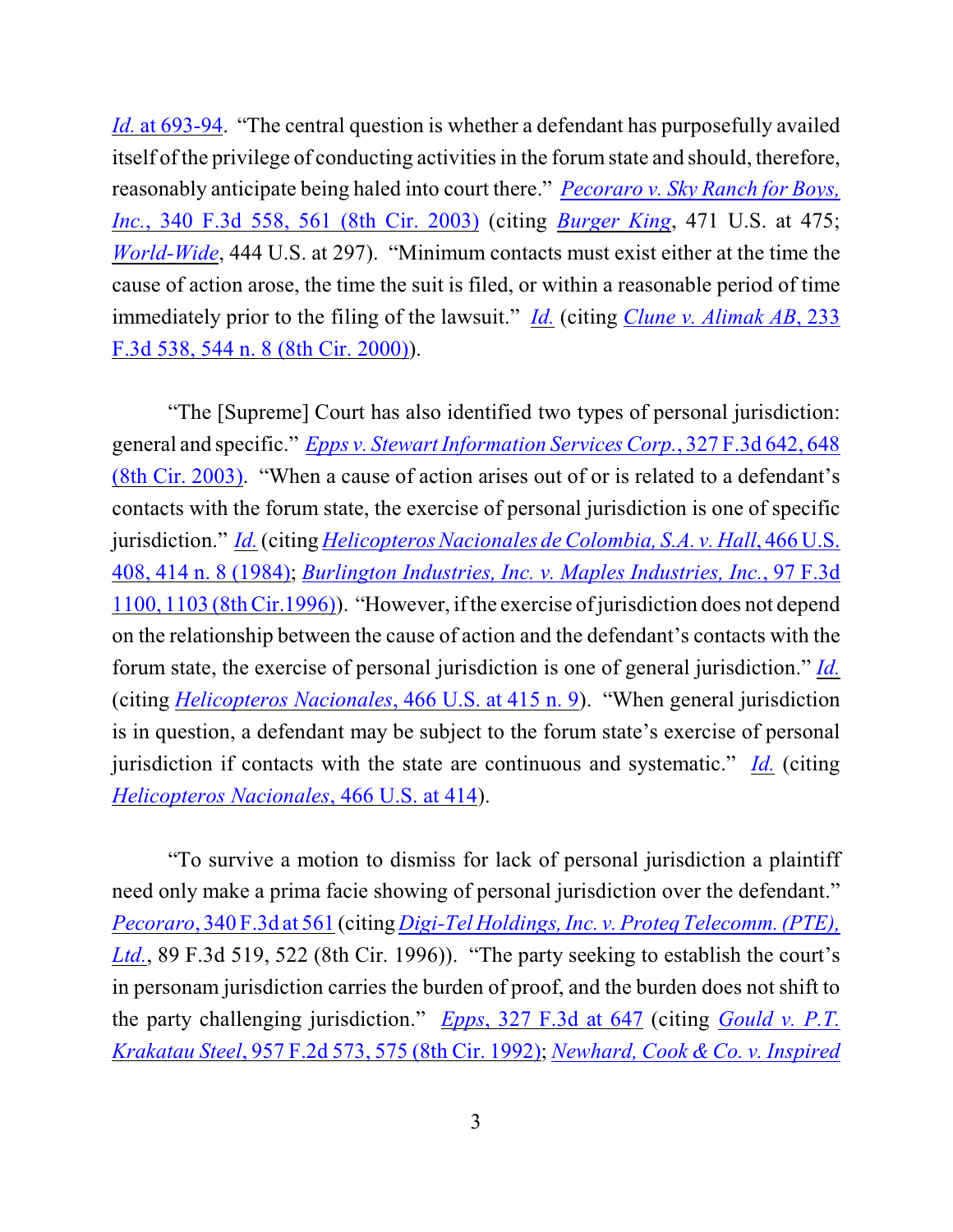*Life Centers, Inc.*, 895 F.2d 1226, 1228 (8th Cir. 1990). "While the plaintiffs bear the ultimate burden of proof, jurisdiction need not be proved by a preponderance of the evidence until trial or until the court holds an evidentiary hearing." *[Id.](http://www.westlaw.com/find/default.wl?rs=CLWP3.0&vr=2.0&cite=327+F.3d+647)* (citing *[Dakota](http://www.westlaw.com/find/default.wl?rs=CLWP3.0&vr=2.0&cite=946+F.2d+1387) [Industries, Inc. v. Dakota Sportswear, Inc.](http://www.westlaw.com/find/default.wl?rs=CLWP3.0&vr=2.0&cite=946+F.2d+1387)*, 946 F.2d 1384, 1387 (8th Cir.1991)).

Integrity claims that specific jurisdiction exists because Dental WebSmith sent demand letters to Integrity's clients with the intent to injure Integrity's business in Nebraska. *See Calder v. Jones*[, 465 U.S. 783, 790 \(1984\)](http://www.westlaw.com/find/default.wl?rs=CLWP3.0&vr=2.0&cite=465+U.S.+790) (Florida reporter and editor could be sued in California for allegedly libelous story published in nationally circulated tabloid because California was focal point of their story and of harm suffered by plaintiff, who lived and worked in California); *[Metropolitan Life](http://www.westlaw.com/find/default.wl?rs=CLWP3.0&vr=2.0&cite=912+F.2d+1065) Insurance Co. v. Neaves*[, 912 F.2d 1062, 1065 \(9th Cir. 1990\)](http://www.westlaw.com/find/default.wl?rs=CLWP3.0&vr=2.0&cite=912+F.2d+1065) (California court's exercise of personal jurisdiction over Alabama resident, who was one of two designated beneficiaries of group life policy, was consistent with due process and California long-arm statute, where group life insurer and other designated beneficiary, who was California resident, alleged that Alabama resident intentionally caused injury to California resident by submitting fraudulent documents to insurer in California representing that California resident was dead); *[Bancroft & Masters, Inc.](http://www.westlaw.com/find/default.wl?rs=CLWP3.0&vr=2.0&cite=223+F.3d+1087) v. Augusta Nat'l Inc.*[, 223 F.3d 1082, 1087 \(9th Cir. 2000\)](http://www.westlaw.com/find/default.wl?rs=CLWP3.0&vr=2.0&cite=223+F.3d+1087) (Georgia golf club that held "Masters" trademark and sent letter to registrar of Internet domain names in Virginia challenging California computer services company's use of "masters.com" domain name purposefully availed itself of privileges of conducting activities in California, and was thus subject to specific jurisdiction there in company's resulting declaratory judgment action, since letter targeted California company and forced company to either bring suit or lose control of its website); *[Yahoo! Inc. v.](http://www.westlaw.com/find/default.wl?rs=CLWP3.0&vr=2.0&cite=433+F.3d+1209) La Ligue Contre Le Racism et L'Antisemitisme*[, 433 F.3d 1199, 1209-10 \(9th Cir. 2006\)](http://www.westlaw.com/find/default.wl?rs=CLWP3.0&vr=2.0&cite=433+F.3d+1209) (French litigants' obtaining of orders from French court directing California Internet service provider to take actions in California, on threat of substantial penalty, constituted sufficient contact with forum to satisfy "purposeful availment" prong of personal jurisdiction test, in ISP's action for declaration as enforceability of orders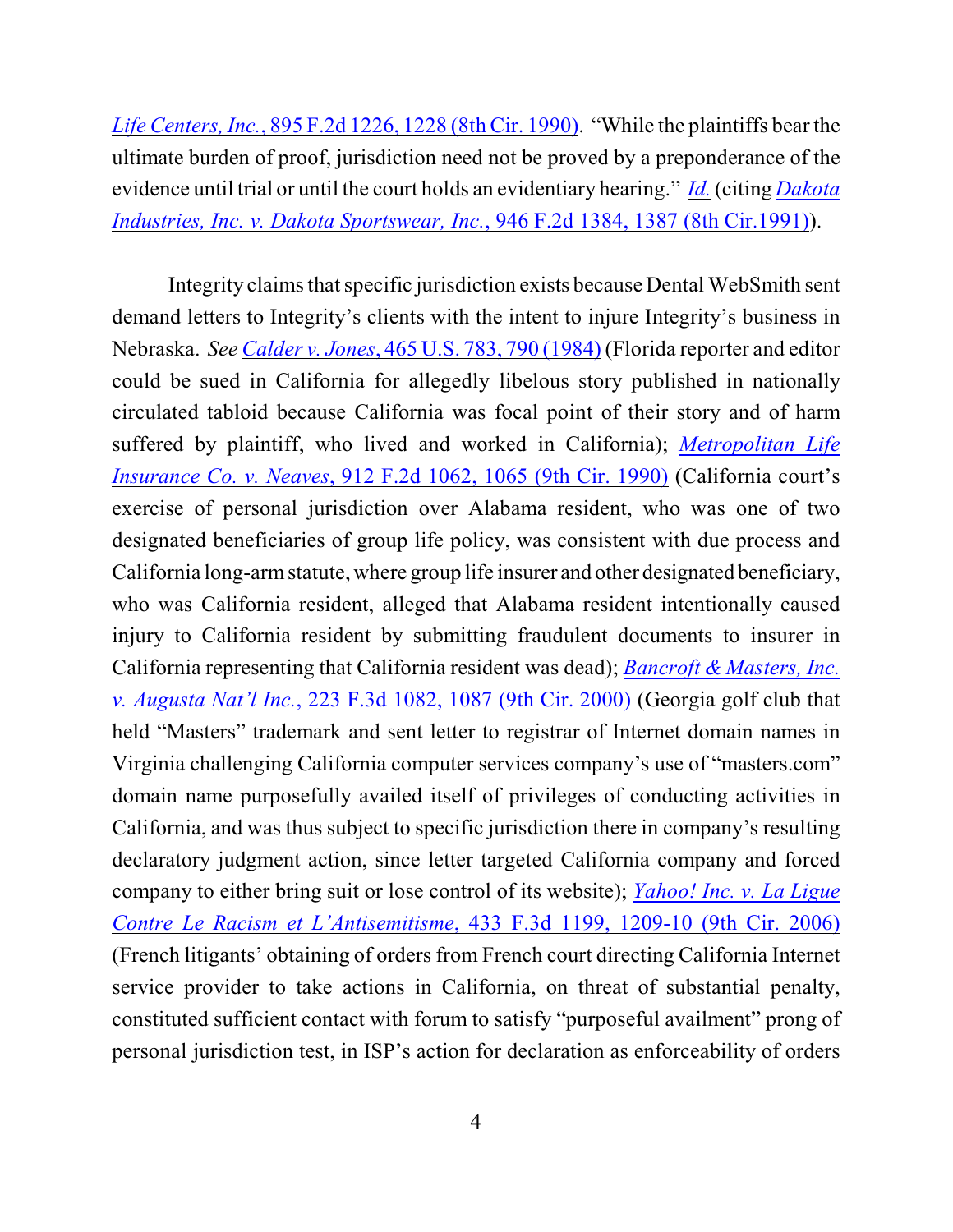in United States); *[Dudnikov v. Chalk & Vermillion Fine Arts, Inc.](http://www.westlaw.com/find/default.wl?rs=CLWP3.0&vr=2.0&cite=514+F.3d+1073)*, 514 F.3d 1063, 1073 [\(10thCir. 2008\)](http://www.westlaw.com/find/default.wl?rs=CLWP3.0&vr=2.0&cite=514+F.3d+1073) (Internet retailers adequately stated that non-resident copyright owner had engaged in intentional and wrongful act of interfering with retailers' business, as required to satisfy purposeful direction or availment prong of due process minimum contacts analysis for exercise of specific personal jurisdiction over owner, on allegations that owner sent erroneous notice of claimed infringement to eBay specifically designed to terminate retailer's auction on website, owner then expressly threatened to bring suit in order to prevent revival of auction, and owner knew that invocation of notice procedures would cause retailer to lose business and damage its business reputation).

The difficulty with Integrity's position is that the present action does not seek to obtain any relief—either monetary or injunctive—for Dental WebSmith's alleged intentional interference with Integrity's business. The limited nature of the action is stated in the introductory paragraph to the complaint, as Integrity alleges:

Dental WebSmith has threatened to initiate litigation against Integrity, contending that Integrity has violated a copyright owned by Dental WebSmith. In this action, Integrity seeks a declaratory judgment that it has not infringed Dental WebSmith's copyright. Alternatively, in the event it is determined that Integrity did infringe a copyright belonging to Dental WebSmitih [sic], Integrity further seeks a declaration as to the damages, if any, recoverable by Dental WebSmith.

[\(Filing 1](https://ecf.ned.uscourts.gov/doc1/11301426772), ¶ 1, at CM/ECF p. 1.) Similarly, in a concluding paragraph designated as its "claim for relief", Integrity alleges, after incorporating preceding "background" allegations, that "[t]here is a real and active controversy between Integrity and Dental WebSmith as to whether Integrity violated Dental WebSmith's intellectual property rights as well as whether, and to what extent, Dental WebSmith is entitled to damages for the claimed violation of Dental WebSmith's intellectual property rights." [\(Filing](https://ecf.ned.uscourts.gov/doc1/11301426772) [1](https://ecf.ned.uscourts.gov/doc1/11301426772), ¶ 16, at CM/ECF p. 4.) For its demand for relief under [Federal Rule of Civil](http://www.westlaw.com/find/default.wl?fn=_top&rs=WLW8.09&rp=%2ffind%2fdefault.wl&vr=2.0&cite=frcivp+8) Procedure  $8(a)(3)$ , "Integrity respectfully requests a declaration from the Court that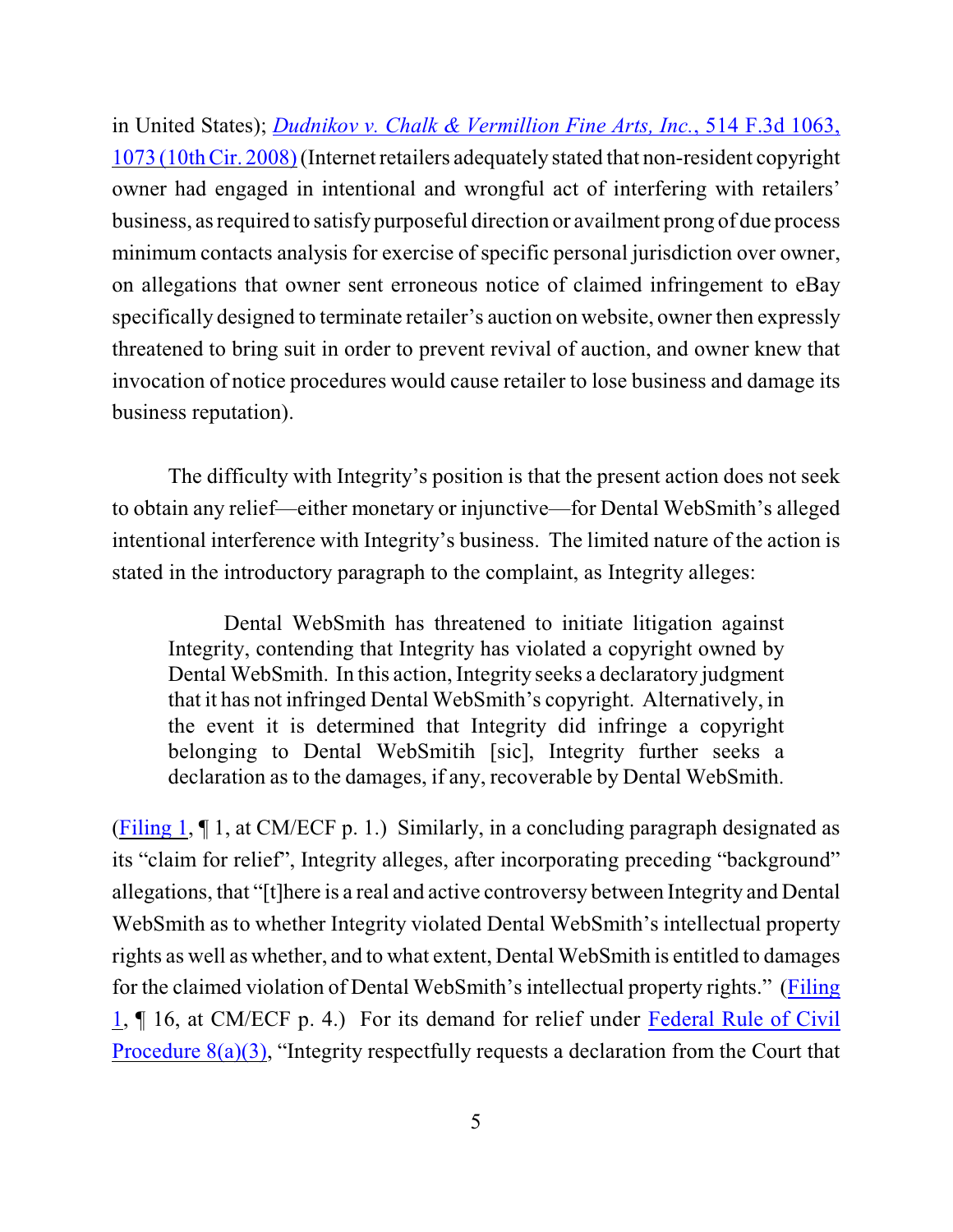it did not unlawfully copy, publish, distribute and/or commercially exploit copyrighted content purportedly belonging to Dental WebSmith[,]" and "[i]n the event it is determined that Integrity did unlawfully copy, publish, distribute and/or commercially exploit copyrighted content belonging to Dental WebSmith, Integrity further respectfully request a declaration from the Court as to the damages, if any, recoverable by Dental WebSmith." [\(Filing 1](https://ecf.ned.uscourts.gov/doc1/11301426772), at CM/ECF p. 4.)

Dental WebSmith's contacts with Integrity's clients are not relevant to this declaratory judgment action. That is to say, the limited issues of whether Integrity is guilty of copyright infringement, and, if so, the amount of damages it owes, do not arise out of, and are not related to, Dental WebSmith's actions in sending demand letters to Integrity's clients. Consequently, specific jurisdiction does not exist based on those demand letters.

Integrity also alleges that it received an email demand from Dental WebSmith before the demand letters to its clients were sent out:

On February 19, 2008, Dental WebSmith informed Integrity, via e-mail, that it believed Integrity had unlawfully utilized an image of a dental hygienist named Shannon from Benton, Kentucky, which is purportedly held under a registered copyright by Dental WebSmith, on more than 120 different websites Integrity had created for chiropractors and chiropractic clinics in approximately 13 states.

In the same correspondence, Dental WebSmith claimed that the image of Shannon had never been sold and is exclusively licensed to only its clients. Dental WebSmith further claimed that each of Integrity's uses of the image on the websites or other materials it created constitute separate, actionable instances of copyright infringement entitling Dental WebSmith to statutory and other damages for each such alleged use. In this connection, Dental WebSmith demanded that Integrity cease and desist from all uses of the image of Shannon immediately and further demanded that Integrity pay a settlement amount in excess of \$45,000.00.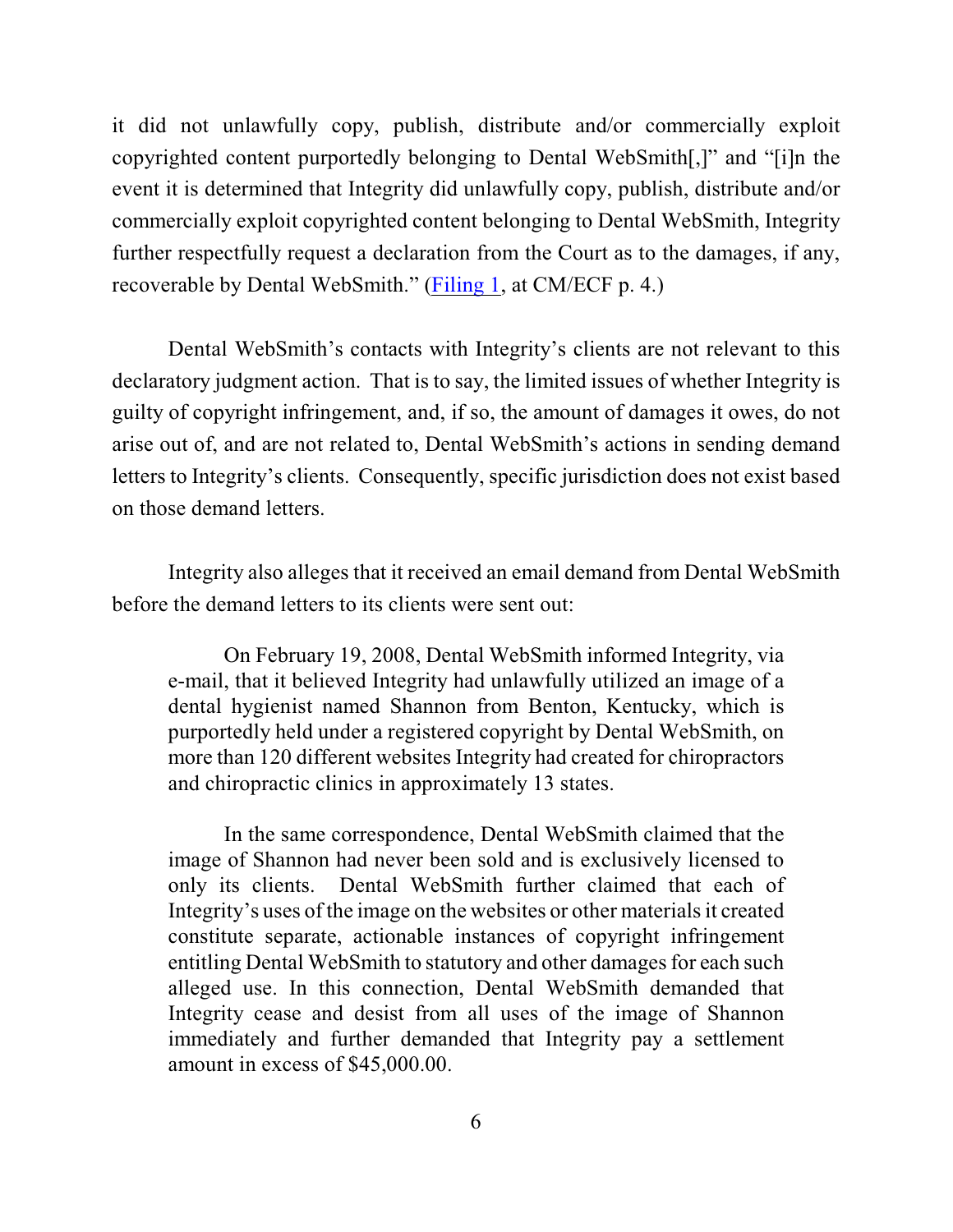[\(Filing 1](https://ecf.ned.uscourts.gov/doc1/11301426772), ¶¶ 8, 9, at CM/ECF pp. 2-3 (paragraph numbering omitted).) Generally, a cease-and-desist notice is not sufficient to establish personal jurisdiction over the sender of the notice. *See Yahoo! Inc.*[, 433 F.3d at 1208](http://www.westlaw.com/find/default.wl?rs=CLWP3.0&vr=2.0&cite=433+F.3d+1208).

There are strong policy reasons to encourage cease and desist letters. They are normally used to warn an alleged rights infringer that its conduct, if continued, will be challenged in a legal proceeding, and to facilitate resolution of a dispute without resort to litigation. If the price of sending a cease and desist letter is that the sender thereby subjects itself to jurisdiction in the forum of the alleged rights infringer, the rights holder will be strongly encouraged to file suit in its home forum without attempting first to resolve the dispute informally by means of a letter. *See Red Wing Shoe* [*[Co. v. Hockerson-Halberstadt, Inc.](http://www.westlaw.com/find/default.wl?rs=CLWP3.0&vr=2.0&cite=148+F.3d+1360)*, 148 F.3d 1355, [1360-61 \(Fed.Cir.1998\)](http://www.westlaw.com/find/default.wl?rs=CLWP3.0&vr=2.0&cite=148+F.3d+1360)]; *[Cascade Corp. v. Hiab-Foco AB](http://www.westlaw.com/find/default.wl?rs=CLWP3.0&vr=2.0&cite=619+F.2d+36)*, [619 F.2d 36, 38 \(9th Cir.1980\)](http://www.westlaw.com/find/default.wl?rs=CLWP3.0&vr=2.0&cite=619+F.2d+36); *[Douglas Furniture Co. of Cal., Inc. v.](http://www.westlaw.com/find/default.wl?rs=CLWP3.0&vr=2.0&cite=963+F.Supp.+899) [Wood Dimensions, Inc.](http://www.westlaw.com/find/default.wl?rs=CLWP3.0&vr=2.0&cite=963+F.Supp.+899)*, 963 F.Supp. 899, 903 (C.D.Cal.1997) ("If any attempt by an intellectual property holder to put an alleged wrongdoer on notice forced the property holder to submit to the jurisdiction of the alleged wrongdoer's forum, an intellectual property owner would be forced to file an action in his own jurisdiction in order to avoid the threat of being haled before a court in another, possibly distant state.").

*[Id.](http://www.westlaw.com/find/default.wl?rs=CLWP3.0&vr=2.0&cite=433+F.3d+1208)* The mere fact that Dental WebSmith included a settlement demand with its cease-and-desist notice does not alter the situation. *See, e.g., [Krambeer v. Eisenberg](http://www.westlaw.com/find/default.wl?rs=CLWP3.0&vr=2.0&cite=923+F.Supp.+1175)*, [923 F.Supp. 1170, 1175 \(D.Minn. 1996\)](http://www.westlaw.com/find/default.wl?rs=CLWP3.0&vr=2.0&cite=923+F.Supp.+1175) (single debt collection letter mailed to plaintiff's home in Minnesota not sufficient to permit court to exercise personal jurisdiction in action brought under Fair Debt Collection Practices Act). I therefore find that Dental WebSmith did not purposefully avail itself of the privilege of conducting activities in Nebraska by emailing Integrity on February 19, 2008, and cannot reasonably have anticipated being haled into court in Nebraska as a result of that email.

Integrity additionally argues that general jurisdiction exists because Dental WebSmith "holds itself out as having copyright ownership of a web site created for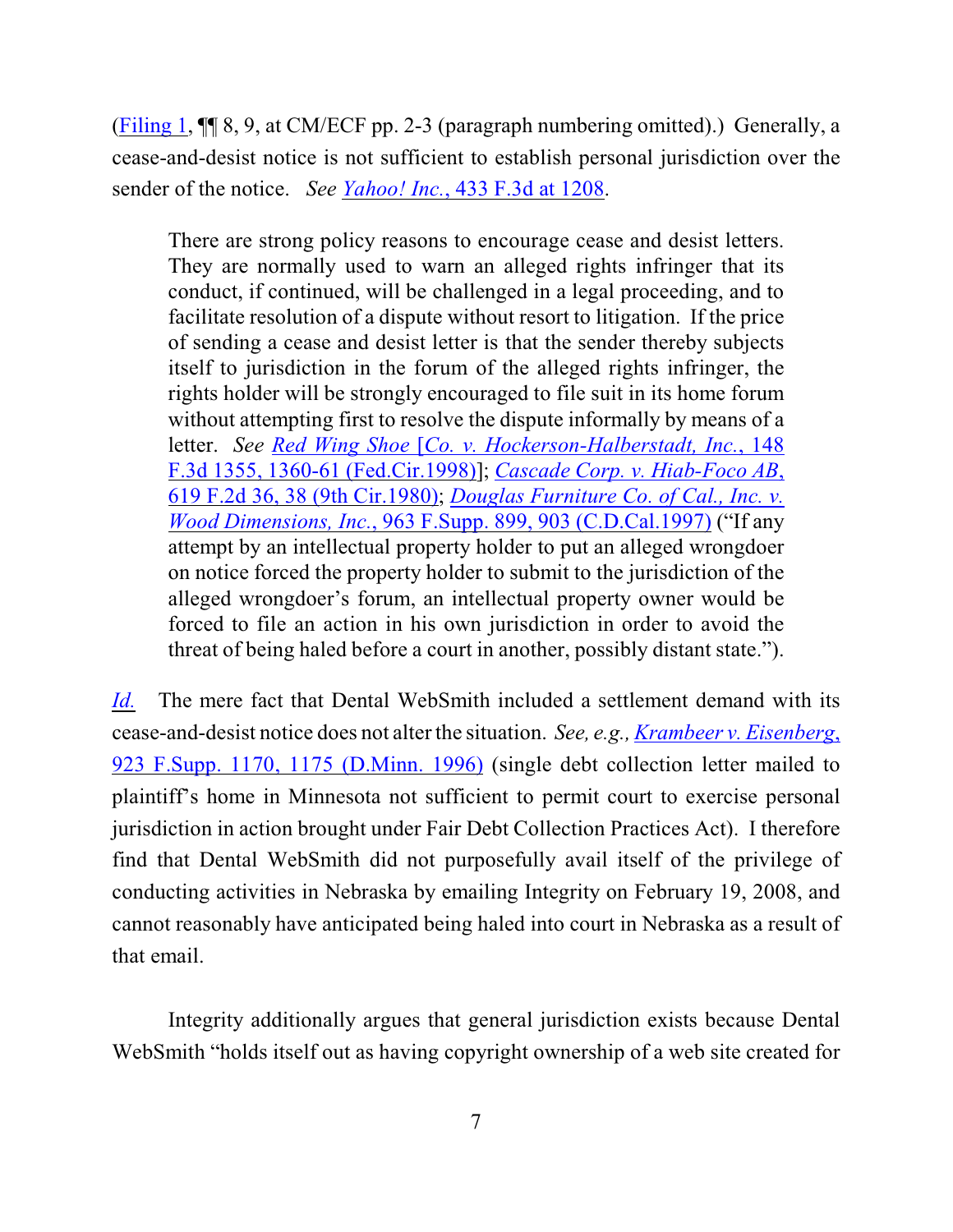a dental clinic in Hastings, Nebraska." [\(Filing 34-2](https://ecf.ned.uscourts.gov/doc1/11311516152), "Declaration of Keith Maule in Opposition to Defendant's Motion to Dismiss", ¶ 13, at CM/ECF p. 4.) According to Mr. Maule, the President and CEO of Integrity, "Bauer & Howard Dental Care, L.L.P. has a web sit address of http://www.hastingsdentist.com. The copyright notification at the bottom of each page within the web site indicates that Dental [WebSmith] holds copyright ownership." (*[Id.](http://www.westlaw.com/find/default.wl?rs=CLWP3.0&vr=2.0&cite=923+F.Supp.+1170)*) This is not sufficient evidence of "continuous and systematic" contacts with Nebraska to constitute a prima facie showing of personal jurisdiction. *See, e.g., [Johnson v. Woodcock](http://www.westlaw.com/find/default.wl?rs=CLWP3.0&vr=2.0&cite=444+F.3d+956)* , 444 F.3d 953, 956 [\(8th Cir. 2006\)](http://www.westlaw.com/find/default.wl?rs=CLWP3.0&vr=2.0&cite=444+F.3d+956) (defendant's collaboration with a Minnesota resident on one project and a publishing relationship with a Minnesota company were insufficient to warrant general jurisdiction in that forum).

Because I conclude that personal jurisdiction is lacking, I will grant Dental WebSmith's motion to dismiss. Although not requested, I will also grant Integrity leave to file an amended complaint, if it so desires, in order to add a separate claim for intentional interference with its business relationships, based on the allegations concerning Dental WebSmith's contacts with its clients.<sup>1</sup> I do this because even

<sup>&</sup>lt;sup>1</sup>Integrity alleges in this regard that:

After Integrity refused to pay the demanded sum and made a counteroffer, Dental WebSmith undertook efforts to contact Integrity's clients directly. In such contacts, Dental WebSmith demanded payment from Integrity's clients for the use of the image of Shannon on the individual websites Integrity created for its clients. Dental WebSmith knew Integrity had created the websites for these clients and, on information and belief, decided to contact its clients directly in an effort to harm Integrity's business and its existing client relationships.

By way of illustration, on March 27, 2008, an attorney representing Dental WebSmith sent a letter to Cullins Chiropractic Clinic, Inc., in Hemet, California, demanding payment of \$4,500.00 for the alleged harm Dental WebSmith claims to have suffered from this use of the image of Shannon. The website for Cullins Chiropractic Clinic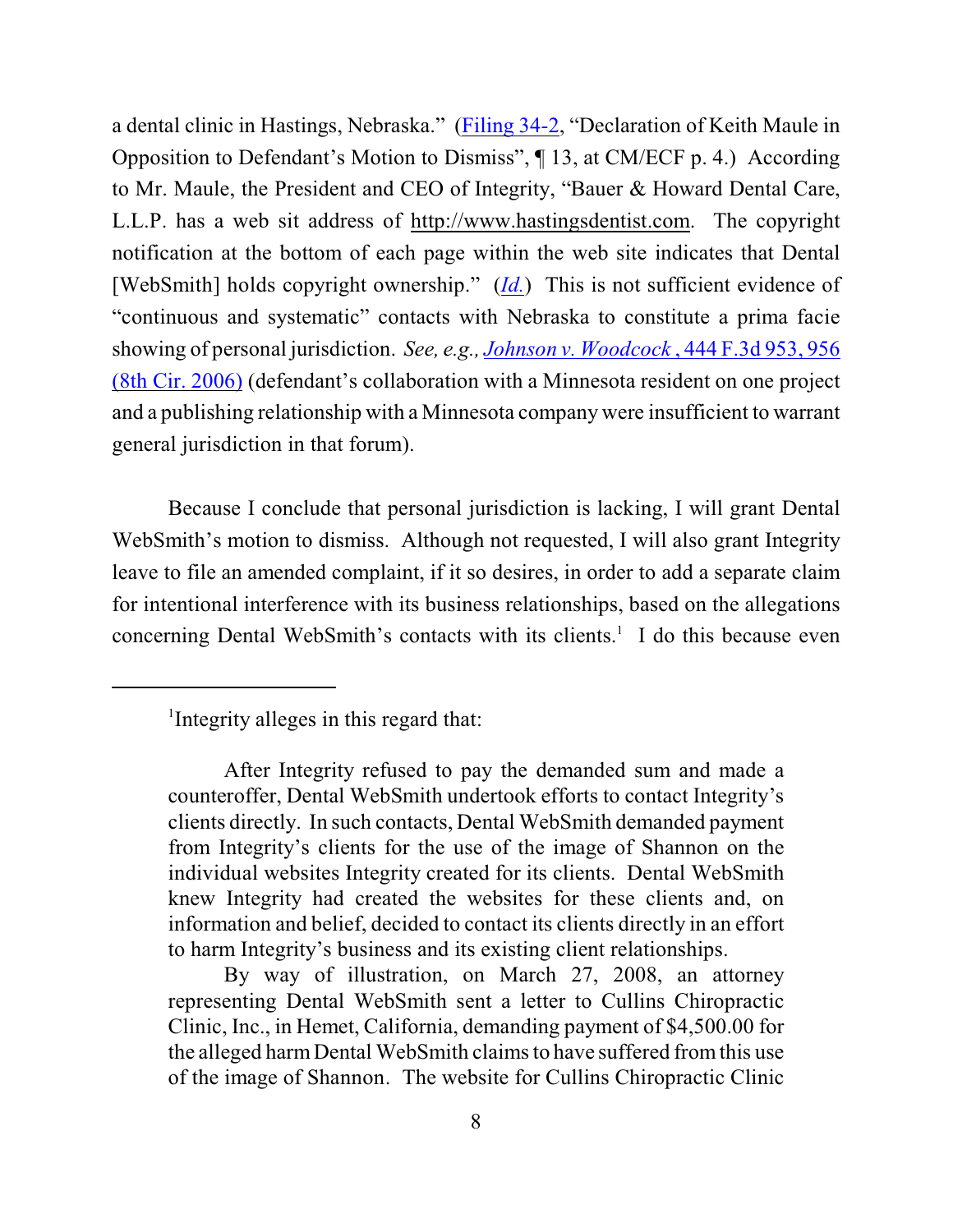though the complaint only includes a demand for declaratory relief regarding Integrity's potential liability to Dental WebSmith for copyright infringement, "the demand is not itself a part of the plaintiff's claim[.]" *[Bontkowski v. Smith](http://www.westlaw.com/find/default.wl?rs=CLWP3.0&vr=2.0&cite=305+F.3d+762)*, 305 F.3d [757, 762 \(7th Cir. 2002\)](http://www.westlaw.com/find/default.wl?rs=CLWP3.0&vr=2.0&cite=305+F.3d+762). Thus, under federal practice, the "final judgment should grant the relief to which each party is entitled, even if the party has not demanded that relief in its pleadings." [Fed.R.Civ.P. 54\(c\)](http://www.westlaw.com/find/default.wl?rs=CLWP3.0&vr=2.0&cite=FRCP+54%28c%29). I do not decide whether the factual allegations of the complaint are sufficient to state an actionable claim for intentional interference with business relations, but merely allow for the possibility of such a claim, which, if properly alleged, could cure the jurisdictional defect.<sup>2</sup> If Integrity does elect to file an amended complaint, the intentional tort claim should be set out

[\(Filing 1](https://ecf.ned.uscourts.gov/doc1/11301426772), ¶¶ 10-14, at CM/ECF pp. 3-5 (paragraph numbering omitted).)

 $\degree$  For purposes of ruling on the pending motion, I do not construe the complaint to include a claim for intentional interference with business relations. As discussed above, the complaint's introductory paragraph and "claim for relief" paragraph also indicate that Integrity is seeking relief only with respect to Dental WebSmith's alleged copyright infringement claim.

is owned, created, and operated by Integrity pursuant to its contract with Cullins Chiropractic Clinic. This correspondence also stated that failure to pay the demanded sum could result in criminal prosecution under the federal copyright laws and imposition of statutory damages up to \$150,000.00 for intentional violation of Dental WebSmith's copyrights.

Dental WebSmith contacted Integrity's clients with the intent of harming Integrity's business and to damage Integrity's reputation with its clients.

Dental WebSmith's efforts to directly contact Integrity's customers have had adverse consequences on Integrity's business and future dealings with its current clients.

Through its actions, Dental WebSmith intended Integrity to suffer these harmful effects in this district. Furthermore, Dental WebSmith knew that these harmful effects would be felt by Integrity in this district because Dental WebSmith had previously dealt with Integrity in this jurisdiction and knew that its principal place of business is in Nebraska.